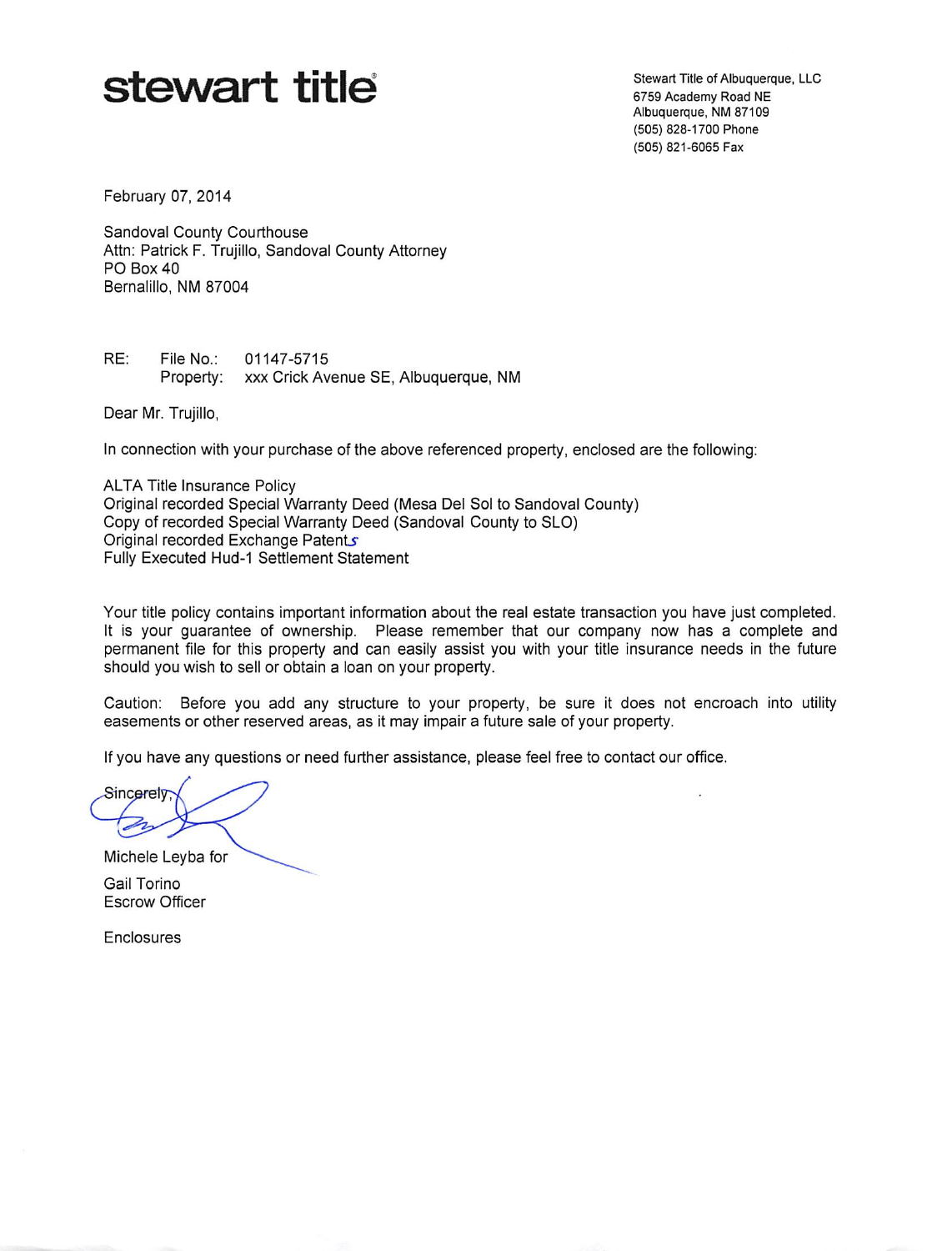| ï | ı |
|---|---|
|   |   |

## $\overrightarrow{F}$  **FINAL**  $\frac{3}{9}$

A. Settlement Statement **Matement Constitution Constitution** Constitution Constitution Constitution Constitution Constitution Constitution Constitution Constitution Constitution Constitution Constitution Constitution Const U.S. Department of Housing<br>and Urban Development

|                                                                                                                        | B. Type of Loan                                             |                                              | 6. File Number:                                                                                                                                                                                          |              | 7. Loan Number:                                                           | 8. Mortgage Insurance Case Number:                  |                |  |  |
|------------------------------------------------------------------------------------------------------------------------|-------------------------------------------------------------|----------------------------------------------|----------------------------------------------------------------------------------------------------------------------------------------------------------------------------------------------------------|--------------|---------------------------------------------------------------------------|-----------------------------------------------------|----------------|--|--|
| $1. \Box$ FHA<br>$4.$ VA                                                                                               | $2.\Box$ FmHA<br>$5.$ Conv. Ins.                            | 3. Conv. Unins.<br>$\Box$ Other              | 01147-5715                                                                                                                                                                                               |              |                                                                           |                                                     |                |  |  |
|                                                                                                                        |                                                             |                                              |                                                                                                                                                                                                          |              |                                                                           |                                                     |                |  |  |
| C. Note:                                                                                                               |                                                             |                                              | This form is furnished to give you a statement of actual settlement costs. Amounts paid to and by the settlement agent are shown.                                                                        |              |                                                                           |                                                     |                |  |  |
|                                                                                                                        |                                                             | in the totals.                               | Items marked "(POC)" were paid outside the closing; they are shown here for informational purposes and are not included                                                                                  |              |                                                                           |                                                     |                |  |  |
|                                                                                                                        | D. Name & Address                                           |                                              | Sandoval County, P.O. Box 40, Bernalillo, NM 87004                                                                                                                                                       |              |                                                                           |                                                     |                |  |  |
|                                                                                                                        | of Borrower:                                                |                                              |                                                                                                                                                                                                          |              |                                                                           |                                                     |                |  |  |
| E. Name & Address<br>Mesa Del Sol, LLC, 5700 University West Blvd., SE, Suite 200, Albuquerque, NM 87106<br>of Seller: |                                                             |                                              |                                                                                                                                                                                                          |              |                                                                           |                                                     |                |  |  |
| F. Name & Address                                                                                                      |                                                             |                                              |                                                                                                                                                                                                          |              |                                                                           |                                                     |                |  |  |
| of Lender:                                                                                                             |                                                             |                                              |                                                                                                                                                                                                          |              |                                                                           |                                                     |                |  |  |
| G. Property Location:<br>xxx Crick Avenue SE Albuquerque, New Mexico                                                   |                                                             |                                              |                                                                                                                                                                                                          |              |                                                                           |                                                     |                |  |  |
|                                                                                                                        |                                                             |                                              |                                                                                                                                                                                                          |              |                                                                           |                                                     |                |  |  |
|                                                                                                                        | H. Settlement Agent:                                        |                                              | Tract H, Mesa Del Sol Innovation Park II (recorded in NM RE records on 8/8/2008, Book 2008C, Page 175)<br>Stewart Title of Albuquerque, LLC, 6759 Academy Road NE, Albuquerque, NM 87109, (505) 828-1700 |              |                                                                           |                                                     |                |  |  |
|                                                                                                                        | <b>Place of Settlement:</b>                                 |                                              | 6759 Academy Road NE, Albuquerque, NM 87109                                                                                                                                                              |              |                                                                           |                                                     |                |  |  |
|                                                                                                                        | I. Settlement Date:                                         | 12/6/2013                                    | <b>Proration Date:</b>                                                                                                                                                                                   | 12/6/2013    |                                                                           | <b>Disbursement Date:</b>                           | 12/6/2013      |  |  |
|                                                                                                                        | J. Summary of Borrower's Transaction                        |                                              |                                                                                                                                                                                                          |              | K. Summary of Seller's Transaction                                        |                                                     |                |  |  |
| 100.                                                                                                                   | <b>Gross Amount Due from Borrower</b>                       |                                              |                                                                                                                                                                                                          | 400          | <b>Gross Amount Due to Seller</b>                                         |                                                     |                |  |  |
| 101.                                                                                                                   | Contract sales price                                        |                                              | \$525,000.00 401.                                                                                                                                                                                        |              | Contract sales price                                                      |                                                     | \$525,000.00   |  |  |
| 102.                                                                                                                   | Personal property                                           |                                              |                                                                                                                                                                                                          | 402.         | Personal property                                                         |                                                     |                |  |  |
| 103.                                                                                                                   | Settlement charges to borrower (line 1400)                  |                                              | \$297.50 403.                                                                                                                                                                                            |              |                                                                           |                                                     |                |  |  |
| 104.                                                                                                                   |                                                             |                                              |                                                                                                                                                                                                          | 404.         |                                                                           |                                                     |                |  |  |
| 105.                                                                                                                   |                                                             |                                              |                                                                                                                                                                                                          | 405.         |                                                                           |                                                     |                |  |  |
|                                                                                                                        | Adjustments for items paid by seller in advance             |                                              |                                                                                                                                                                                                          |              | Adjustments for items paid by seller in advance                           |                                                     |                |  |  |
| 106.                                                                                                                   | City/town taxes                                             |                                              |                                                                                                                                                                                                          | 406.         | City/town taxes                                                           |                                                     |                |  |  |
| 107.                                                                                                                   | County taxes                                                |                                              |                                                                                                                                                                                                          | 407.         | County taxes                                                              |                                                     |                |  |  |
| 108.                                                                                                                   | Assessments                                                 |                                              |                                                                                                                                                                                                          | 408.         | Assessments                                                               |                                                     |                |  |  |
| 109.                                                                                                                   |                                                             |                                              |                                                                                                                                                                                                          | 409.         |                                                                           |                                                     |                |  |  |
| 110.                                                                                                                   |                                                             |                                              |                                                                                                                                                                                                          | 410.         |                                                                           |                                                     |                |  |  |
| 111.                                                                                                                   |                                                             |                                              |                                                                                                                                                                                                          | 411.         |                                                                           |                                                     |                |  |  |
| 112.                                                                                                                   |                                                             |                                              |                                                                                                                                                                                                          | 412.         |                                                                           |                                                     |                |  |  |
| 120.                                                                                                                   | <b>Gross Amount Due from Borrower</b>                       |                                              | \$525,297.50 420.                                                                                                                                                                                        |              | <b>Gross Amount Due to Seller</b>                                         |                                                     | \$525,000.00   |  |  |
| 200.                                                                                                                   |                                                             | Amounts Paid by or in Behalf of Borrower     |                                                                                                                                                                                                          | 500.         | <b>Reductions in Amount Due to Seller</b>                                 |                                                     |                |  |  |
| 201.<br>202.                                                                                                           | Deposit or earnest money<br>Principal amount of new loan(s) |                                              |                                                                                                                                                                                                          | 501.<br>502. | Excess deposit (see instructions)                                         |                                                     |                |  |  |
| 203.                                                                                                                   | Existing loan(s) taken subject to                           |                                              |                                                                                                                                                                                                          | 503          | Settlement charges to seller (line 1400)                                  |                                                     | \$43,756.11    |  |  |
| 204.                                                                                                                   |                                                             |                                              |                                                                                                                                                                                                          | 504.         | Existing loan(s) taken subject to<br>Payoff of first mortgage loan to PNC |                                                     | \$478,086.85   |  |  |
| 205.                                                                                                                   |                                                             |                                              |                                                                                                                                                                                                          | 505.         | Payoff of second mortgage loan                                            |                                                     |                |  |  |
| 206.                                                                                                                   |                                                             |                                              |                                                                                                                                                                                                          | 506          |                                                                           |                                                     |                |  |  |
| 207.                                                                                                                   |                                                             |                                              |                                                                                                                                                                                                          | 507.         |                                                                           |                                                     |                |  |  |
| 208.                                                                                                                   |                                                             |                                              |                                                                                                                                                                                                          | 508.         |                                                                           |                                                     |                |  |  |
| 209.                                                                                                                   |                                                             |                                              |                                                                                                                                                                                                          | 509          |                                                                           |                                                     |                |  |  |
|                                                                                                                        | Adjustments for items unpaid by seller                      |                                              |                                                                                                                                                                                                          |              | Adjustments for items unpaid by seller                                    |                                                     |                |  |  |
| 210.                                                                                                                   | City/town taxes                                             |                                              |                                                                                                                                                                                                          | 510.         | City/town taxes                                                           |                                                     |                |  |  |
| 211.                                                                                                                   | County taxes                                                |                                              |                                                                                                                                                                                                          | 511.         | County taxes                                                              |                                                     |                |  |  |
| 212.                                                                                                                   | Assessments                                                 |                                              |                                                                                                                                                                                                          | 512.         | Assessments                                                               |                                                     |                |  |  |
| 213.                                                                                                                   |                                                             |                                              |                                                                                                                                                                                                          | 513.         |                                                                           | Pay 2013 Property Taxes to Bernalillo County Treasu | \$3,157.04     |  |  |
| 214.                                                                                                                   |                                                             |                                              |                                                                                                                                                                                                          | 514.         |                                                                           |                                                     |                |  |  |
| 215.                                                                                                                   |                                                             |                                              |                                                                                                                                                                                                          | 515.         |                                                                           |                                                     |                |  |  |
| 216.                                                                                                                   |                                                             |                                              |                                                                                                                                                                                                          | 516.         |                                                                           |                                                     |                |  |  |
| 217.                                                                                                                   |                                                             |                                              |                                                                                                                                                                                                          | 517.         |                                                                           |                                                     |                |  |  |
| 218.                                                                                                                   |                                                             |                                              |                                                                                                                                                                                                          | 518.         |                                                                           |                                                     |                |  |  |
| 219.                                                                                                                   |                                                             |                                              |                                                                                                                                                                                                          | 519.         |                                                                           |                                                     |                |  |  |
| 220.                                                                                                                   | <b>Total Paid by/for Borrower</b>                           |                                              |                                                                                                                                                                                                          | \$0.00 520.  | <b>Total Reduction Amount Due Seller</b>                                  |                                                     | \$525,000.00   |  |  |
| 300.                                                                                                                   | <b>Cash at Settlement from/to Borrower</b>                  |                                              |                                                                                                                                                                                                          | 600.         | <b>Cash at Settlement to/from Seller</b>                                  |                                                     |                |  |  |
| 301.<br>302.                                                                                                           | Gross amount due from borrower (line 120)                   |                                              | \$525,297.50 601.                                                                                                                                                                                        | \$0.00 602.  | Gross amount due to seller (line 420)                                     |                                                     | \$525,000.00   |  |  |
|                                                                                                                        |                                                             | Less amounts paid by/for borrower (line 220) |                                                                                                                                                                                                          |              | Less reductions in amount due seller (line 520)                           |                                                     | (\$525,000.00) |  |  |
| 303.                                                                                                                   | Cash ⊠ From □ To Borrower                                   |                                              | \$525,297.50 603.                                                                                                                                                                                        |              | Cash ⊠ To □ From Seller                                                   |                                                     | \$0.00         |  |  |